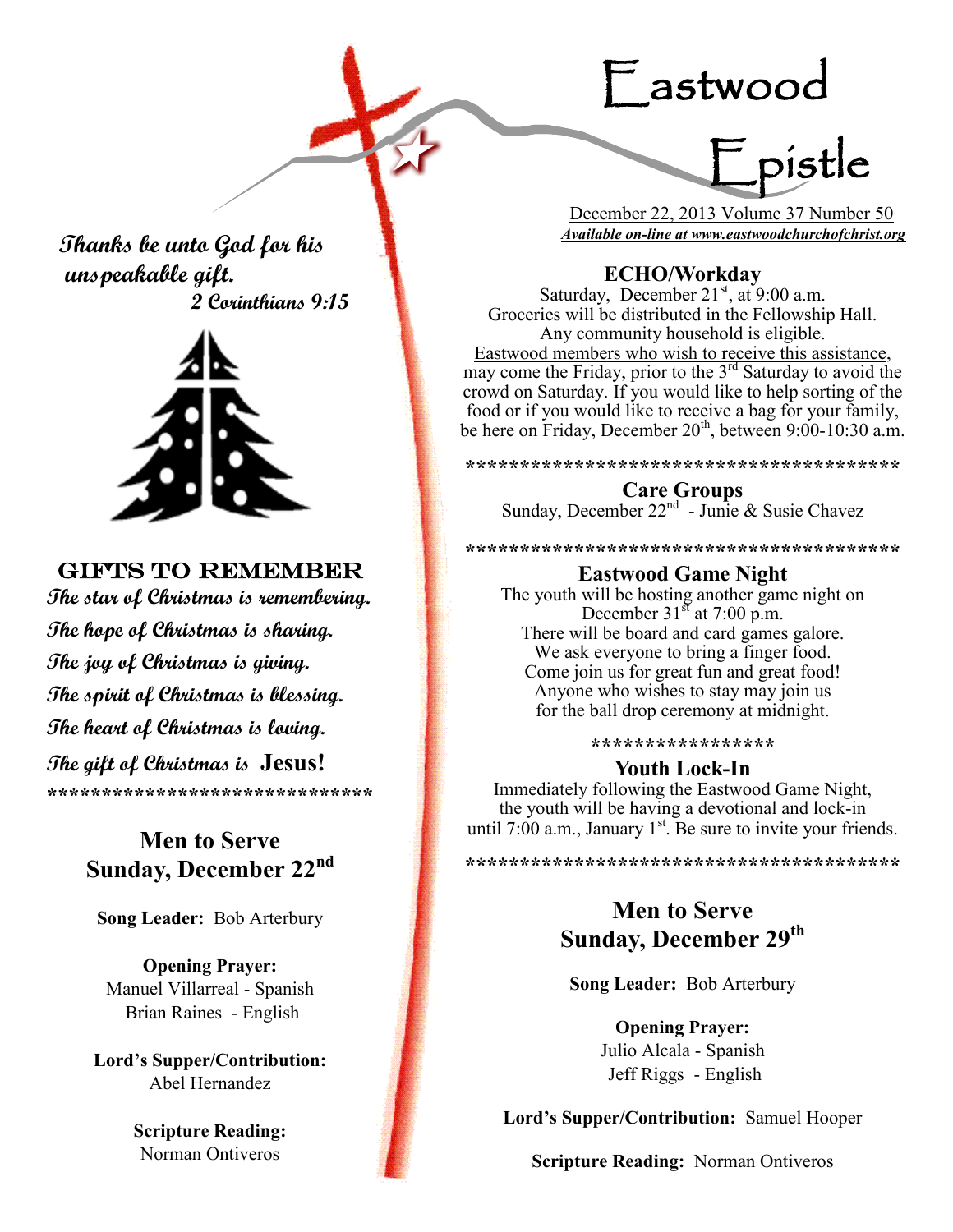# *Together*

**Jesus came into the world and he changed the world.** Jesus brought a message of hope and giving your best to God. Mankind learned to live life as an offering to God. Rom 12:1

The seed of life planted by Jesus took root and began to spread in the world. It took time, but as the word spread, mankind changed and the world began to change. I believe the world is better because of the gospel. Not just better because there is salvation from sin and hope for heaven, better because the concept of "getting by" is replaced with the idea of "doing your best."

Man is flawed and world leaders, beginning with Constantine, used Christianity to manipulate. This does not make the Gospel invalid or powerless. There have been dark times in world history, but the gospel has endured, even thrived under oppression.

When evil appears to triumph in the world, that is not the time to give up and be resigned to our fate. It is the time to rejuvenate our faith and our efforts for the cause of Christ. Do not despair, maintain hope in Jesus. Faith and hope are related. Think of all the heroes who manifested faith and hope in God: Abel, Noah, Abraham, Sarah, Isaac, Joseph, Moses, Joshua, Rahab, Mary, Elizabeth, Apostles, Barnabas and every disciple who put their life on the line to follow Jesus.

You have your own list of heroes who served in faith and hope: parents, teachers, others who served quietly in the shadows. They did not give up or quit, they remained faithful in life and in doctrine. We will do the same, keep the faith, live the life.

. *Charles M Clodfelter*

*Sunday Guests who registered - 6 Did you speak with them?*

**www.eastwoodchurchofchrist.org**

**Schedule of Services**

Bible Class - 9:00 A.M. Ladies Bible Class Bible Study Worship - 10:00 A.M. 10:00 A.M. 7:00 P.M.

**Sunday Tuesday Wednesday**

## **Area TV Programs**

Area TV Programs<br>Fridays: 7:00 P.M. Channel #38 (Cable Channel #16) Sundays: 5:00 A.M. Inspiration Channel (Channel #364 Direct TV)



Dear Eastwood,

 Thank you all for the cards, gifts of love and all of the prayers from everyone. We Love you all, Candis and Don Rice.

# **Holiday Schedule Changes**

**\_\_\_\_\_\_\_\_\_\_\_\_\_\_\_\_\_\_\_\_\_\_\_\_\_\_\_\_\_\_\_\_\_\_\_\_\_\_\_\_\_\_\_\_\_\_\_\_\_\_\_\_\_\_\_**

- There will be No Bible Classes on Wednesday, December  $25<sup>th</sup>$ , there will be a Devotional at 7:00 p.m.
- There will be No Bible classes on Wednesday, January 1, 2014.  $\bullet$ There will be a Devotional at 7:00 p.m.
- The Church Office will be closed Wednesday, December 25, 2013,  $\bullet$ and Wednesday, January 1, 2014, to observe the Christmas and New Year Holidays.
- $\bullet$ There will be no Tuesday Morning Ladies Bible class until Tuesday, January 7, 2014
- There will be no Children's Bible Hour on Sunday, December 29<sup>th</sup>.  $\bullet$ It will resume on Sunday, January 7, 2014.
- No Bulletin will be mailed Christmas week due to periodical postage regulations. **\_\_\_\_\_\_\_\_\_\_\_\_\_\_\_\_\_\_\_\_\_\_\_\_\_\_\_\_\_\_\_\_\_\_\_\_\_\_\_\_\_\_\_\_\_\_\_\_\_\_\_\_\_\_\_\_**

# **Area Wide 5th Sunday Singing**

Sunday, December 29, 2013, 3:00 p.m. Montwood Church of Christ, 11845 Bob Mitchell Please bring your song leaders along!

**Sunday, December 22, 2013 Speaker** - Charles Clodfelter **Sermon Topic** - *Christ's Birth and Mine* **Scripture** - Luke 2:1 - 14

#### \*\*\*\*\*\*\*\*\*\*\*\*\*\*\*\*\*\*\*\*\*\*\*

**Sunday, December 29, 2013 Speaker** - Charles Clodfelter **Sermon Topic** - *Goals and Commitment* **Scripture** - Romans 8:35 - 39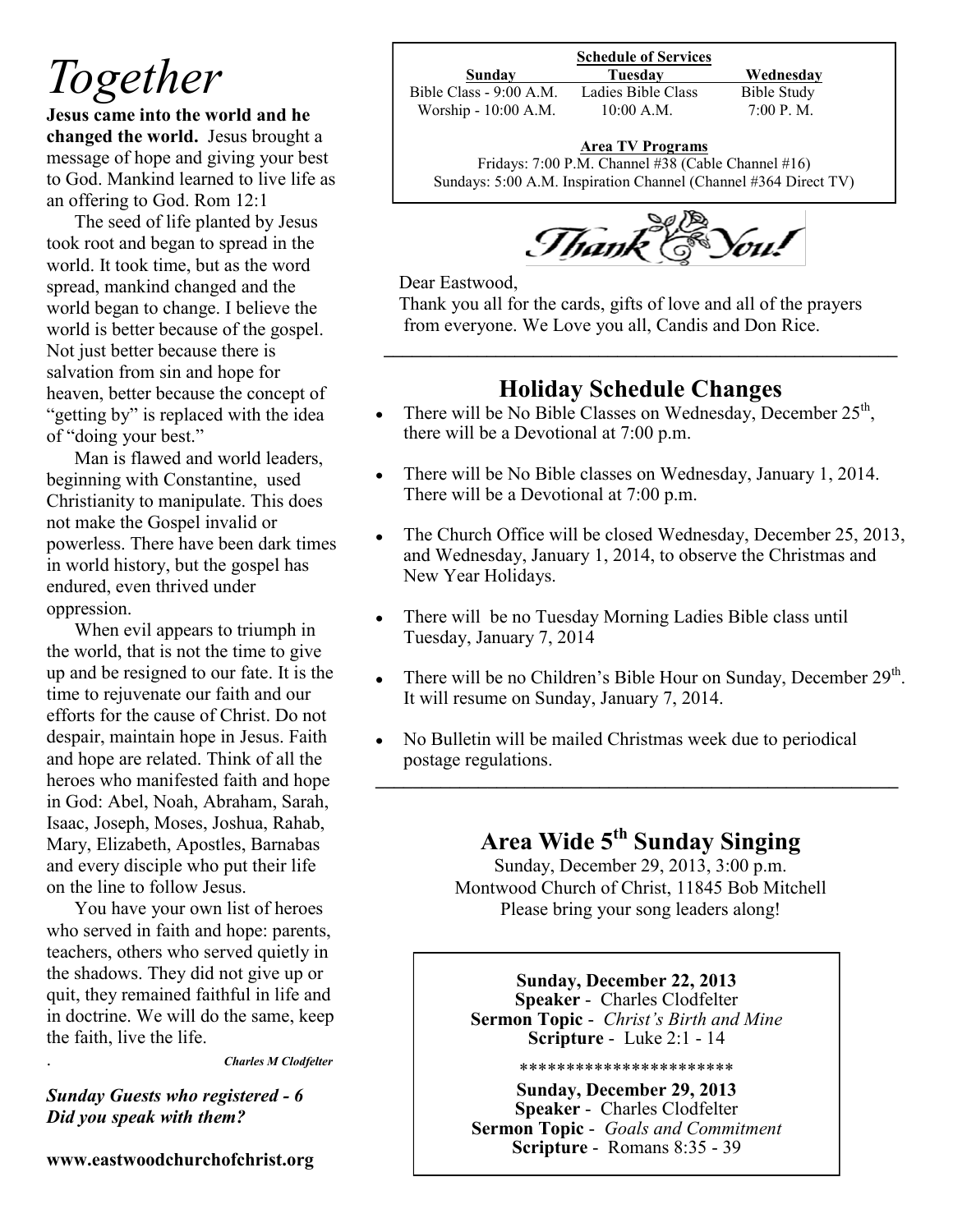

The Christmas season is upon us. This is a time to be especially sensitive to opportunities to share the gospel message with neighbors, friends an even strangers. Here I go again, with a few guidelines: First, believe it y he Christmas season is upon us. This is a time to be especially sensitive to opportunities to share the gospel message with neighbors, friends and even strangers. Here I go again, with a few guidelines: First, believe it Jesus is the Son of God and became flesh? Do you believe that it was the love of God for you and the world that compelled Him to come to earth? Great! Then let your joy shine through to others as you share the Good News!

Second, relax. Just relax. You don't have to feel like you have to convert someone in one conversation. That will make you nervous, instead just share the Good News with joy and excitement. The power is in the Gospel, not in you (Romans 1:15). So, just share the message and let it's power go to work. If you plant seed, God will give you the increase. (1 Cor 3:6)

Third, give a sincere invitation to others to join you in worship. Many people are disenchanted with their past and present religious experiences, but still want to worship. They just need the encouragement to try again. You may be just the one they need to hear from. Give it a try! Let God's spirit work in you to His Glory! Now let's do it! Paul  $\_$ 

**Requested Pantry Items** Canned Meat

> Jelly Soup





## **Happy Birthday!**

- December 22 Will Arterbury
- December 28 Ken Clement
- December 29 Tommy Granado
- December 30 Cole Posern
- December 31 Sharlette Hernandez
- January 1 Ninah Ontiveros
- January 1 Matthew Rice
- January 4 Amelia McDonald
- January 4 Sharon Armendariz

## **Happy Anniversary!**

December 26 - Joe & Debbie Shepherd December 28 - Bob & Lisa Arterbury December 31 - Julio & Brenda Alcala January 1 - Don & Mary Edwards

**Nursery Helpers for Sunday, December 22, 2013** Gena Falley and Janice Masters

 **Nursery Helpers for Sunday, December 29, 2013** Gloria Castro and Sonia Torres



# **Help Needed**

Our sister, Nena Barrington is home and is looking for someone who would be willing to help her during the day or during the night. For more details, please call Nena at 915-755-1794.

# **IRS Donor Requirements**

Donors must deliver checks on or by Tuesday, December 31, 2013, in order to claim a charitable contribution deduction for 2013. Checks that are placed in the church offering during their first worship service in 2014, will not qualify for a charitable contribution deduction in 2013, or was actually written in 2013.

However, checks that are written, mailed, and postmarked in 2013, will be deductible in 2013, even if they are not received by a church, until 2014. **\*\*\*\*\*\*\*\*\*\*\*\*\*\*\*\*\*\*\*\*\*\*\*\*\*\*\*\*\*\*\*\*\*\*\*\*\*\*\*\*\*\*\***



 *We wish each of you a safe and Happy Christmas and a Joyous New Year!* 

 *Please remember in prayer t hose who are traveling during this holiday season.* 

*In His Service to you, Eastwood Church of Christ Staff: Charles , Paul , Andrew , Alice , Christy , Mark and Gloria Sanchez !*